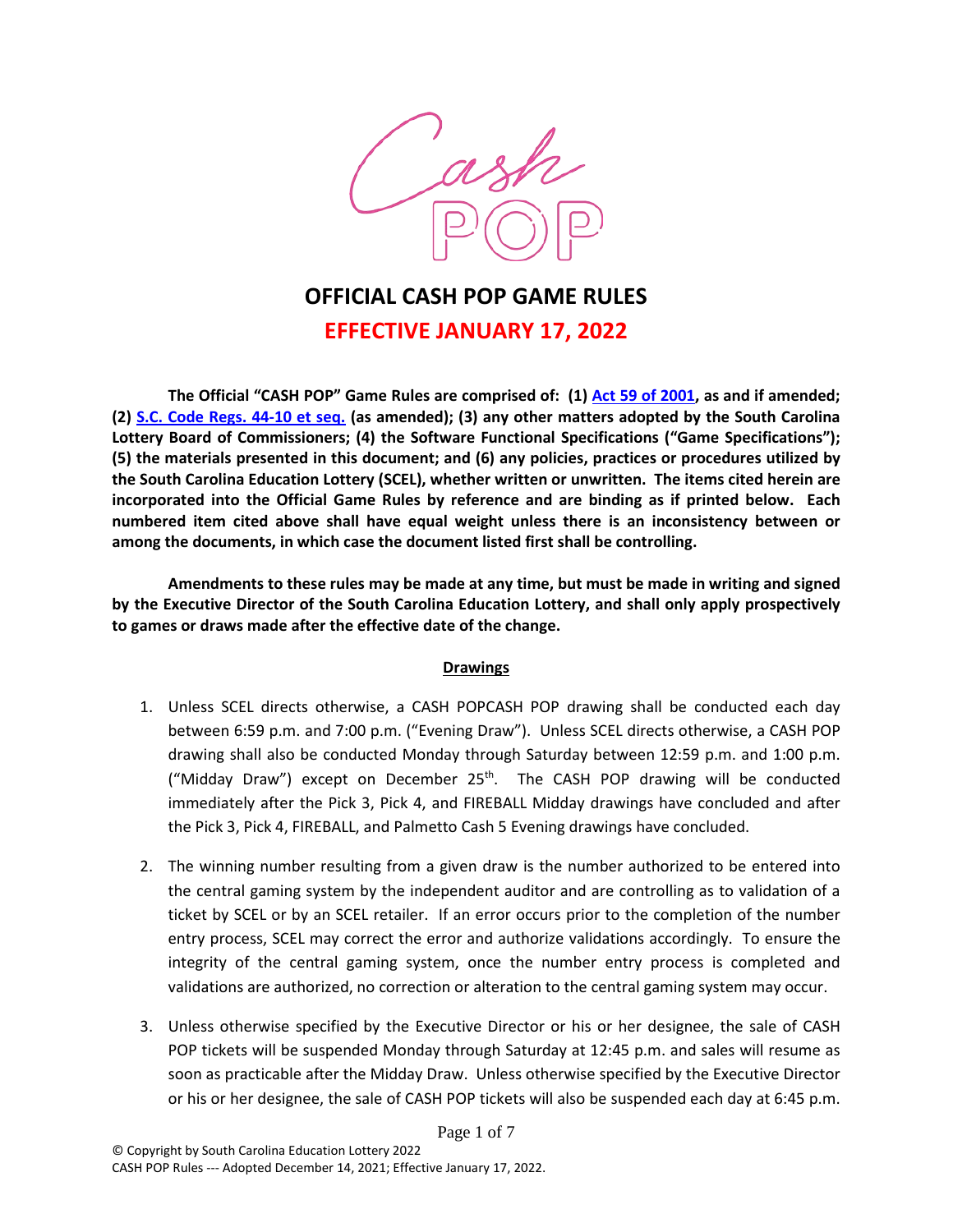and sales will resume as soon as practicable after the Evening Draw. Upon confirmation and entry of the winning number into the central gaming system for each draw, ticket holders may present a ticket for the current draw for validation and redemption. The time projected for beginning the redemption of winning numbers following a draw is at or around 1:15 p.m. or 7:15 p.m., respectively, but may be earlier or later as determined by the SCEL Director of Security, or a designee, in consultation with the Director of Information Technology, or a designee.

## 4. DRAW SELECTIONS

a. "Draw Selection" is either the Midday or the Evening Draw, or both, which applies to the play(s) and the play option(s) selected including advance draw options. A draw selection or play sequence will not include a Sunday Midday Draw or a December 25th Midday Draw.

b. "Advance Draw" or "Advance Play" is not available or offered for a CASH POP game.

c. "Multi-draw" is a play option selection for drawings for up to six (6) draws as authorized by the Executive Director, without amendment to the Rules. Multi-draw selections are consecutive from the draw date selected. Each Multi-draw selection

d. "Price Amount Options" are pricing selections of either one dollar (\$1.00), two dollars (\$2.00), five dollars (\$5.00) or ten dollars (\$10.00). A price amount option must be selected.

## **Playing CASH POP**

- 1. A person playing CASH POP initially should select (a) one or more number(s) (1-15) ("Pop(s)") or "Quick Pick" within the play panel(s) on a play slip (b) a play amount per play; and (c) how many draws to play. The person should make a heavy mark in the appropriate boxes on each selected play panel. Only blue or black ink or pencil should be used on the play slip. RED INK WILL NOT BE ACCEPTED OR READ BY THE TERMINAL PLAY SLIP SCANNER.
- 2. A person playing CASH POP may select as many numbers ("Pop(s)") as desired or COVER ALL to choose all of the numbers.
- 3. Each play slip will be for the next available CASH POP draw.
- 4. The Player may wager \$1, \$2, \$5, or \$10 for each number played. If more than one number is played, the wager amount will be the same for each number.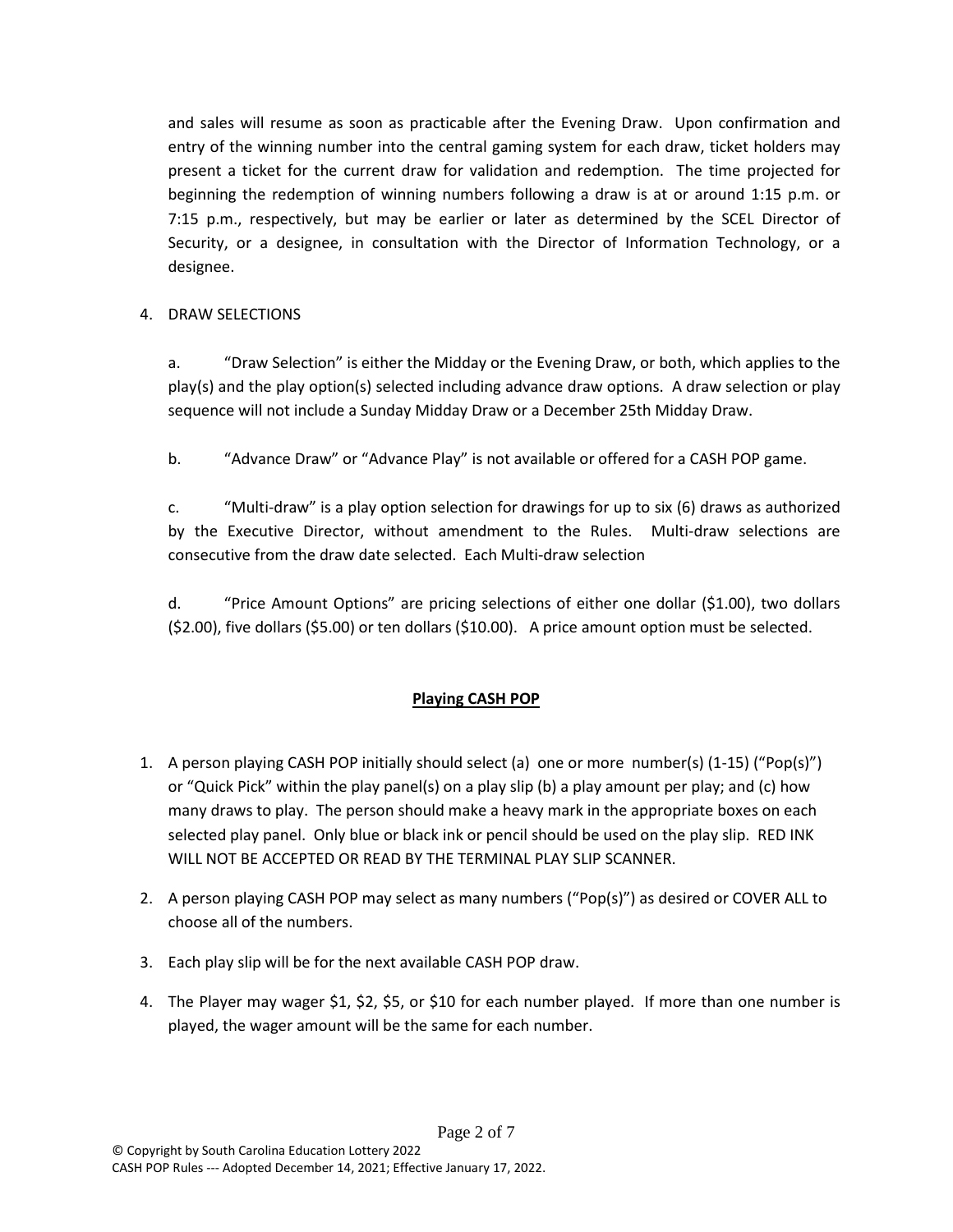The Player may select from one (1), two (2), three (3), four (4), five (5), or six (6) consecutive Drawings for which the play shall be valid. A selection must be made. Each consecutive drawing selected will cost the same chosen play amount. For example, if the chosen play amount is \$5 and the player selects four (4) consecutive plays on the play slip, the player will pay \$20 and the play ticket will be valid for the next and subsequent three (3) consecutive Draws.

5.

- 6. For each number ("Pop") played a prize will be randomly assigned to that number.
- 7. Match any of your number(s) ("Pop") to the number ("Pop") drawn, win prize shown for that number.
- 8. The price of a single Play shall be determined by Player selection, except that the Director may establish a discount for promotional purposes from time to time. A CASH POP game feature may be added at the discretion of the Lottery. A CASH POP game feature is an alternative or additional method for playing the game with the same basic design. Any game feature that may be added shall be publicly announced by the Lottery in advance of the effective date.

## **TICKET PURCHASE and TICKET CANCELLATION**

- 1. A person who plays CASH POP may present a completed play slip and the total amount due based upon the number of plays and the bet amounts represented on the play slip to an SCEL retailer authorized to sell online tickets. A person who plays CASH POP may choose to have one (1) number randomly selected by the terminal by marking the "Quick Pick" box on the play slip. Incomplete play slips, for example, play slips with no numbers selected, no wager amounts selected, or no number of draws selected, may be corrected manually by the lottery retailer. The retailer may also manually enter a person's number selections, but players are strongly encouraged to utilize a play slip. The person will receive a printed ticket or tickets with the selections chosen by the person or terminal. The person should review the instructions printed on the play slip. The person using a play slip should exercise care in making the number selections and the choice of wager or advance draws. The instructions printed on the back of the play slip are incorporated into this document by reference.
- 2. All selected numbers on the play slip will be valid for the selected draw(s).
- 3. If a mistake or error is made in the number selection, discard and prepare a separate play slip. NUMBER SELECTIONS THAT ARE ERRONEOUS SHOULD NOT BE ERASED BECAUSE AN ERASED AREA MAY STILL BE READ BY THE SCANNER. The risk of loss for any erasure or other errors rests solely with the person presenting the play slip.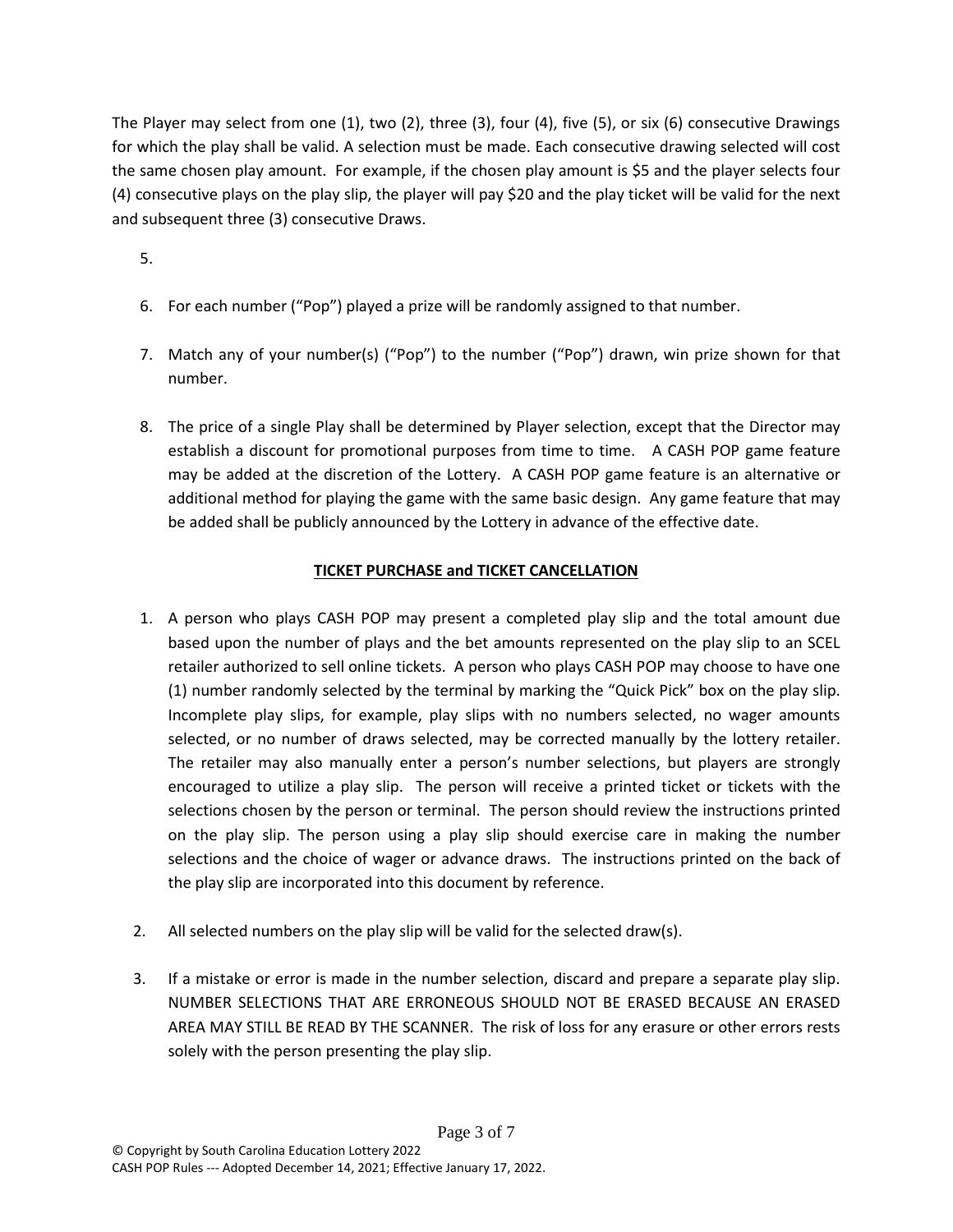- 4. The person submitting a CASH POP play slip is solely responsible for the selections on the play slip. The person is also solely responsible for verifying the accuracy of the selections printed on the ticket they receive, whether the CASH POP game play information is provided on a play slip or entered manually by the retailer. Once a CASH POP ticket is received from the retailer, the player is solely responsible for ensuring that the ticket accurately represents: (a) the numbers selected; (b) the play options selected; and (c) the drawing(s) the person intended to enter. The play slip is not a valid receipt nor proof of purchase. THE PRINTED TICKET IS THE ONLY VALID RECEIPT OF THE PERSON'S SELECTION(S), WAGER(S), AND THE ONLY VALID DOCUMENT FOR CLAIMING A PRIZE.
- 5. CASH POP tickets cannot be canceled. Carefully review your selections before submitting to a retailer for purchase. It shall be the sole responsibility if the Player to verify the accuracy and readability of the information on the CASH POP ticket at the time of purchase.

**Please see next page for CASH POP odds, costs, and prize table.**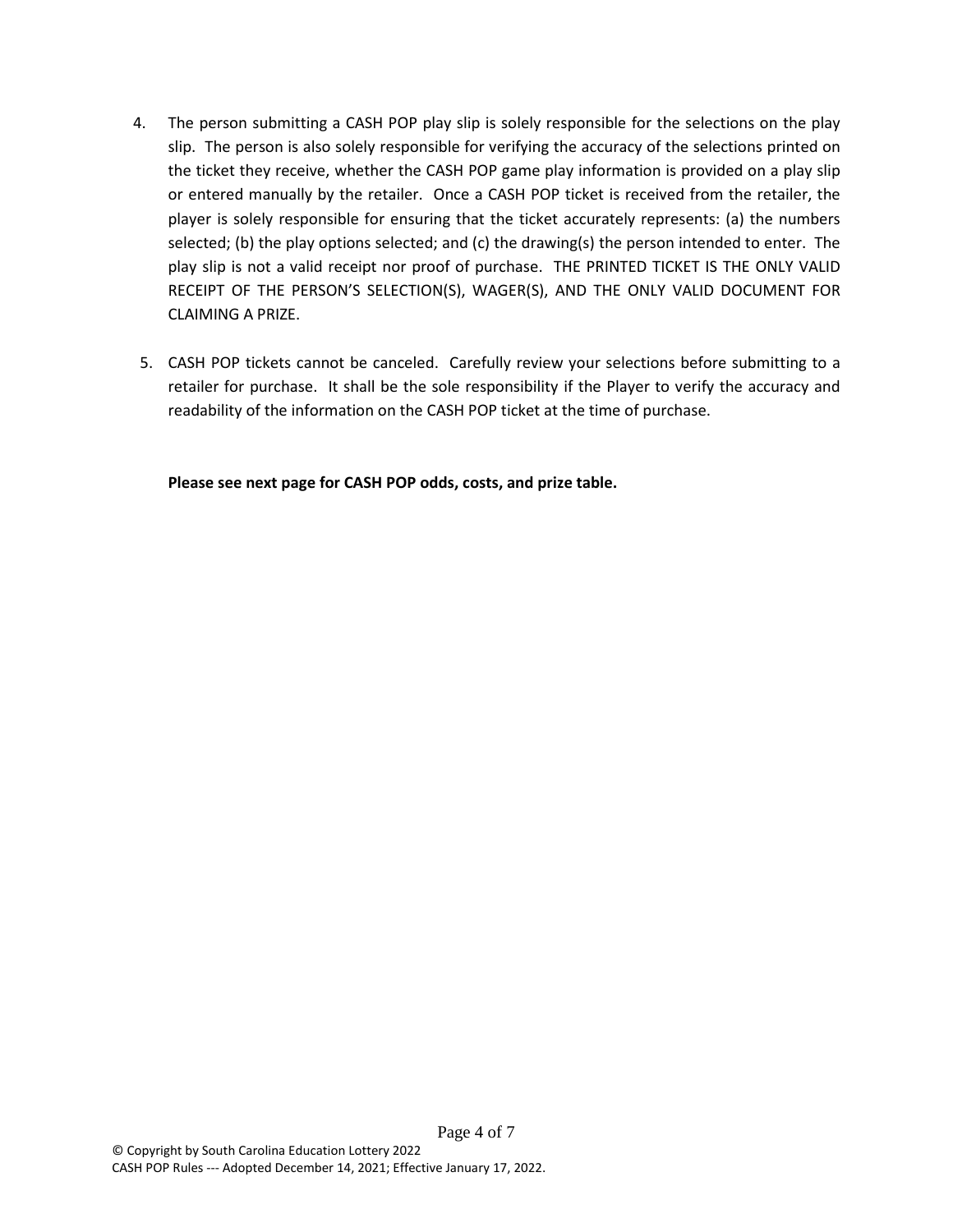## **CASH POP ODDS, COSTS, and PRIZE TABLE**

| \$1 Wager |                                             |                            |  |  |
|-----------|---------------------------------------------|----------------------------|--|--|
| Prize     | <b>Odds of Receiving</b><br>Prize on Ticket | Odds of Winning a<br>Prize |  |  |
| \$5       | $1$ in $2$                                  | 1 in 31                    |  |  |
| \$7       | $1$ in $5$                                  | 1 in 75                    |  |  |
| \$10      | $1$ in $7$                                  | 1 in 105                   |  |  |
| \$15      | $1$ in 12                                   | 1 in 180                   |  |  |
| \$20      | 1 in 18                                     | 1 in 270                   |  |  |
| \$25      | 1 in 42                                     | 1 in 630                   |  |  |
| \$50      | 1 in 150                                    | 1 in 2,250                 |  |  |
| \$100     | 1 in 275                                    | 1 in 4,125                 |  |  |
| \$250     | 1 in 1,000                                  | 1 in 15,000                |  |  |

| \$2 Wager |                                             |                            |  |  |
|-----------|---------------------------------------------|----------------------------|--|--|
| Prize     | <b>Odds of Receiving</b><br>Prize on Ticket | Odds of Winning a<br>Prize |  |  |
| \$10      | $1$ in $2$                                  | 1 in 31                    |  |  |
| \$14      | $1$ in $6$                                  | 1 in 90                    |  |  |
| \$20      | 1 in 7                                      | 1 in 105                   |  |  |
| \$30      | 1 in 10                                     | 1 in 150                   |  |  |
| \$40      | 1 in 15                                     | 1 in 225                   |  |  |
| \$50      | 1 in 30                                     | 1 in 450                   |  |  |
| \$100     | 1 in 150                                    | 1 in 2,250                 |  |  |
| \$200     | 1 in 275                                    | 1 in 4,125                 |  |  |
| \$500     | 1 in 1,000                                  | 1 in 15,000                |  |  |

| \$5 Wager |                                             |                            |  |  |
|-----------|---------------------------------------------|----------------------------|--|--|
| Prize     | <b>Odds of Receiving</b><br>Prize on Ticket | Odds of Winning a<br>Prize |  |  |
| \$25      | 1 in 2                                      | 1 in 31                    |  |  |
| \$35      | $1$ in $7$                                  | 1 in 105                   |  |  |
| \$50      | $1$ in $8$                                  | 1 in 120                   |  |  |
| \$75      | 1 in 10                                     | 1 in 150                   |  |  |
| \$100     | $1$ in 12                                   | 1 in 180                   |  |  |
| \$125     | 1 in 20                                     | 1 in 300                   |  |  |
| \$250     | 1 in 135                                    | 1 in 2,025                 |  |  |
| \$500     | 1 in 275                                    | 1 in 4,125                 |  |  |
| \$1,250   | 1 in 1,000                                  | 1 in 15,000                |  |  |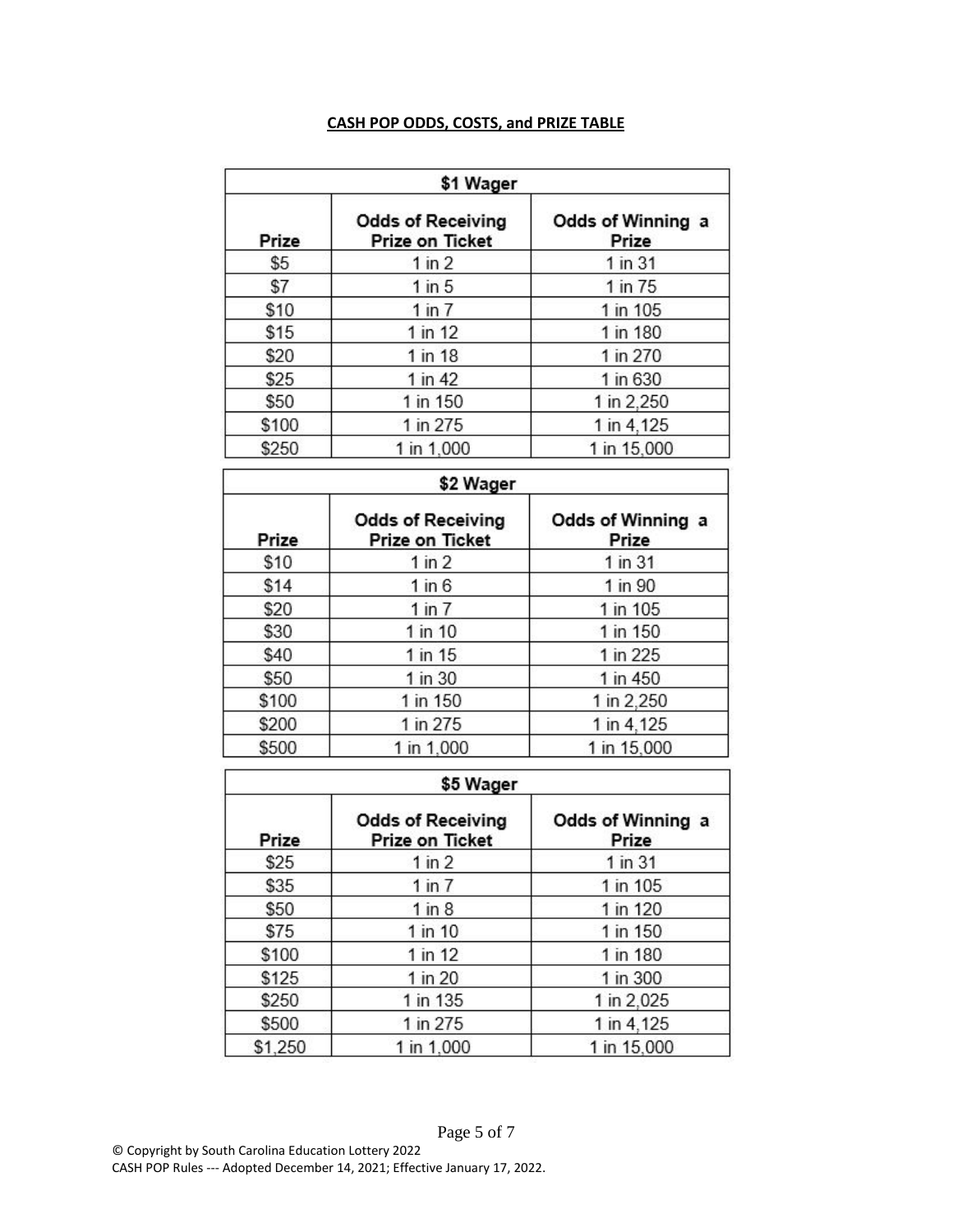|         | \$10 Wager                                  |                            |  |  |  |
|---------|---------------------------------------------|----------------------------|--|--|--|
| Prize   | <b>Odds of Receiving</b><br>Prize on Ticket | Odds of Winning a<br>Prize |  |  |  |
| \$50    | $1$ in $2$                                  | 1 in 32                    |  |  |  |
| \$70    | 1 in 7                                      | 1 in 105                   |  |  |  |
| \$100   | $1$ in $8$                                  | 1 in 120                   |  |  |  |
| \$150   | $1$ in $10$                                 | 1 in 150                   |  |  |  |
| \$200   | 1 in 12                                     | 1 in 180                   |  |  |  |
| \$250   | 1 in 16                                     | 1 in 240                   |  |  |  |
| \$500   | 1 in 90                                     | 1 in 1,350                 |  |  |  |
| \$1,000 | 1 in 275                                    | 1 in 4,125                 |  |  |  |
| \$2,500 | 1 in 1,000                                  | 1 in 15,000                |  |  |  |

#### **Claims**

- 1. A CASH POP ticket is a bearer instrument and as such, the ticket holder should treat the ticket as cash. A CASH POP TICKET HOLDER SHOULD FILL IN THE CLAIM INFORMATION IN THE SPACE PROVIDED ON THE REVERSE SIDE OF THE TICKET AND SIGN THE TICKET IMMEDIATELY AFTER PURCHASE. SCEL is not responsible for lost or stolen tickets. The person presenting a winning ticket for validation is presumed to be the owner of the ticket and SCEL assumes no liability for claims made by third parties.
- 2. A winning ticket must be validated by the central gaming system. Upon proper validation, the retailer must promptly pay a prize of five hundred dollars (\$500.00) or less. The risk of loss for a CASH POP ticket paid prior to confirmation of validation by the central gaming system rests solely with the retailer paying the prize for that ticket. However, the ticket holder is solely responsible for ensuring that the entire prize is paid at the time the winning ticket is validated.
- 3. SCEL will pay a prize only upon presentation of an original winning ticket as validated by the central gaming system and the retailer's account will be credited for payment of that prize. The risk of loss for a CASH POP ticket paid prior to confirmation of validation by the central gaming system rests solely with the retailer paying the prize for that ticket.
- 4. A ticket must be presented for validation within one hundred eighty (180) days after the date of the drawing for the CASH POP game in which the prize was won. The central gaming system will not validate a ticket after one hundred eighty (180) days from the date of the draw for CASH POP game ticket and a prize will not be paid for any such ticket.
- 5. In the event of any unusual circumstances, the decision of the SCEL's Executive Director or his designee will be final.